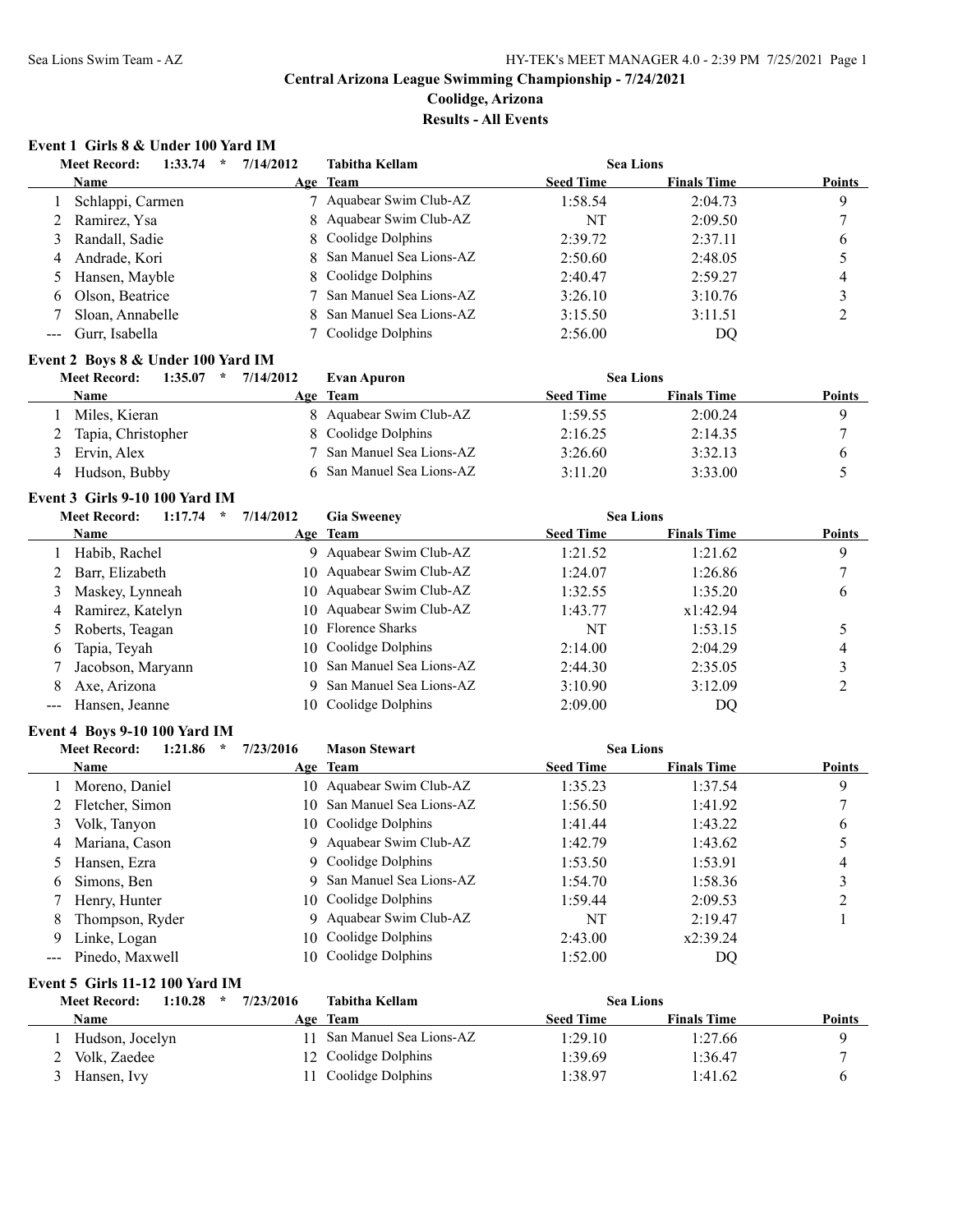# **Central Arizona League Swimming Championship - 7/24/2021 Coolidge, Arizona Results - All Events**

# **(Event 5 Girls 11-12 100 Yard IM)**

|                      | <b>Name</b>                                     |           | Age Team                   | <b>Seed Time</b> | <b>Finals Time</b> | <b>Points</b>            |
|----------------------|-------------------------------------------------|-----------|----------------------------|------------------|--------------------|--------------------------|
|                      | 4 Simons, Rexy                                  | 11        | San Manuel Sea Lions-AZ    | 1:54.50          | 1:50.81            | 5                        |
| 5                    | Randall, Lexington                              | 11        | Coolidge Dolphins          | 2:11.78          | 2:10.83            | 4                        |
|                      | Event 6 Boys 11-12 100 Yard IM                  |           |                            |                  |                    |                          |
|                      | <b>Meet Record:</b><br>1:05.72<br>$\mathcal{R}$ | 7/23/2016 | <b>Evan Apuron</b>         | <b>Sea Lions</b> |                    |                          |
|                      | <b>Name</b>                                     |           | Age Team                   | <b>Seed Time</b> | <b>Finals Time</b> | <b>Points</b>            |
| 1                    | Maskey, Lincoln                                 |           | 12 Aquabear Swim Club-AZ   | 1:15.08          | 1:15.88            | 9                        |
| 2                    | Habib, Adam                                     | 11        | Aquabear Swim Club-AZ      | 1:15.63          | 1:16.53            | 7                        |
| 3                    | Williamson, Makoa                               | 12        | Aquabear Swim Club-AZ      | 1:21.73          | 1:23.52            | 6                        |
| 4                    | Millett, Derek                                  | 12        | Aquabear Swim Club-AZ      | NT               | x1:26.57           |                          |
| 5                    | Hansen, Porter                                  | 12        | Coolidge Dolphins          | 1:40.10          | 1:37.87            | 5                        |
| 6                    | Olson, Isaac                                    | 12        | San Manuel Sea Lions-AZ    | 2:00.70          | 1:50.97            | $\overline{\mathcal{L}}$ |
| 7                    | Mode, Adyan                                     | 12        | Coolidge Dolphins          | 1:53.31          | 1:57.33            | 3                        |
|                      | <b>Event 7 Girls 13-14 200 Yard IM</b>          |           |                            |                  |                    |                          |
|                      | <b>Meet Record:</b><br>2:24.40<br>$\star$       | 7/22/2017 | <b>Tabitha Kellam</b>      | <b>Sea Lions</b> |                    |                          |
|                      | Name                                            |           | Age Team                   | <b>Seed Time</b> | <b>Finals Time</b> | Points                   |
| 1                    | Moreno, Sophia                                  |           | 14 Aquabear Swim Club-AZ   | 2:47.71          | 2:54.66            | 9                        |
| 2                    | Ramirez, Juliana                                |           | 14 San Manuel Sea Lions-AZ | 3:01.50          | 2:55.16            | 7                        |
| 3                    | Simons, Jordan                                  | 13        | San Manuel Sea Lions-AZ    | 3:03.40          | 3:01.41            | 6                        |
| 4                    | Bock, Allison                                   | 13        | Aquabear Swim Club-AZ      | 2:55.50          | 3:08.38            | 5                        |
| 5                    | McEvoy, Andi                                    | 14        | Coolidge Dolphins          | 3:14.00          | 3:23.55            | 4                        |
|                      | <b>Event 8 Boys 13-14 200 Yard IM</b>           |           |                            |                  |                    |                          |
|                      | <b>Meet Record:</b><br>$2:08.64$ *              | 7/14/2018 | <b>Evan Apuron</b>         | <b>Sea Lions</b> |                    |                          |
|                      | Name                                            |           | Age Team                   | <b>Seed Time</b> | <b>Finals Time</b> | Points                   |
| 1                    | Dale, Cooper                                    |           | 13 San Manuel Sea Lions-AZ | 2:26.20          | 2:29.19            | 9                        |
| 2                    | Yewell, Gavin                                   |           | 13 Aquabear Swim Club-AZ   | 2:35.44          | 2:35.46            | 7                        |
|                      |                                                 |           |                            |                  |                    |                          |
|                      |                                                 |           |                            |                  |                    |                          |
| 3                    | Gonzalez, Israel                                |           | 14 San Manuel Sea Lions-AZ | 2:56.40          | 2:56.17            | 6                        |
| 4                    | Hansen, Anders                                  |           | 14 Coolidge Dolphins       | 3:18.69          | 3:09.81            | 5                        |
| 5                    | Roberts, Triston                                |           | 13 Florence Sharks         | 3:24.60          | 3:23.30            | 4                        |
| $\sim$ $\sim$ $\sim$ | Arredando, Kallen                               | 14        | Coolidge Dolphins          | 2:48.65          | DQ                 |                          |
|                      | Event 9 Girls 15-18 200 Yard IM                 |           |                            |                  |                    |                          |
|                      | <b>Meet Record:</b><br>2:15.22<br>$\star$       | 7/20/2019 | <b>Haley Mayhew</b>        |                  | <b>Aqua Bears</b>  |                          |
|                      | Name                                            |           | Age Team                   | <b>Seed Time</b> | <b>Finals Time</b> | <b>Points</b>            |
| 1                    | Ottosen, Kaylan                                 |           | 18 Aquabear Swim Club-AZ   | 2:17.54          | 2:24.44            | 9                        |
| 2                    | Dale, Mia                                       |           | 16 San Manuel Sea Lions-AZ | 2:47.20          | 2:48.91            | 7                        |
| 3                    | Perry, Aynsley                                  |           | 18 Florence Sharks         | 3:17.70          | 3:23.46            | 6                        |
|                      | Event 10 Boys 15-18 200 Yard IM                 |           |                            |                  |                    |                          |
|                      | <b>Meet Record:</b><br>$2:05.40$ *              | 7/20/2019 | <b>Riley Stewart</b>       | <b>Sea Lions</b> |                    |                          |
|                      | Name                                            |           | Age Team                   | <b>Seed Time</b> | <b>Finals Time</b> | <b>Points</b>            |
| 1                    | Kellam, Ethan                                   |           | 15 San Manuel Sea Lions-AZ | 2:30.40          | 2:27.77            | 9                        |
| 2                    | Simons, William                                 | 15        | San Manuel Sea Lions-AZ    | 2:35.90          | 2:37.02            | $\sqrt{ }$               |
| 3                    | Maskey, Garrett                                 |           | 15 Aquabear Swim Club-AZ   | 2:36.31          | 2:43.44            | 6                        |
| 4                    | Satter, Max                                     | 15        | Globe Piranhas             | 2:53.50          | 2:52.52            | 5                        |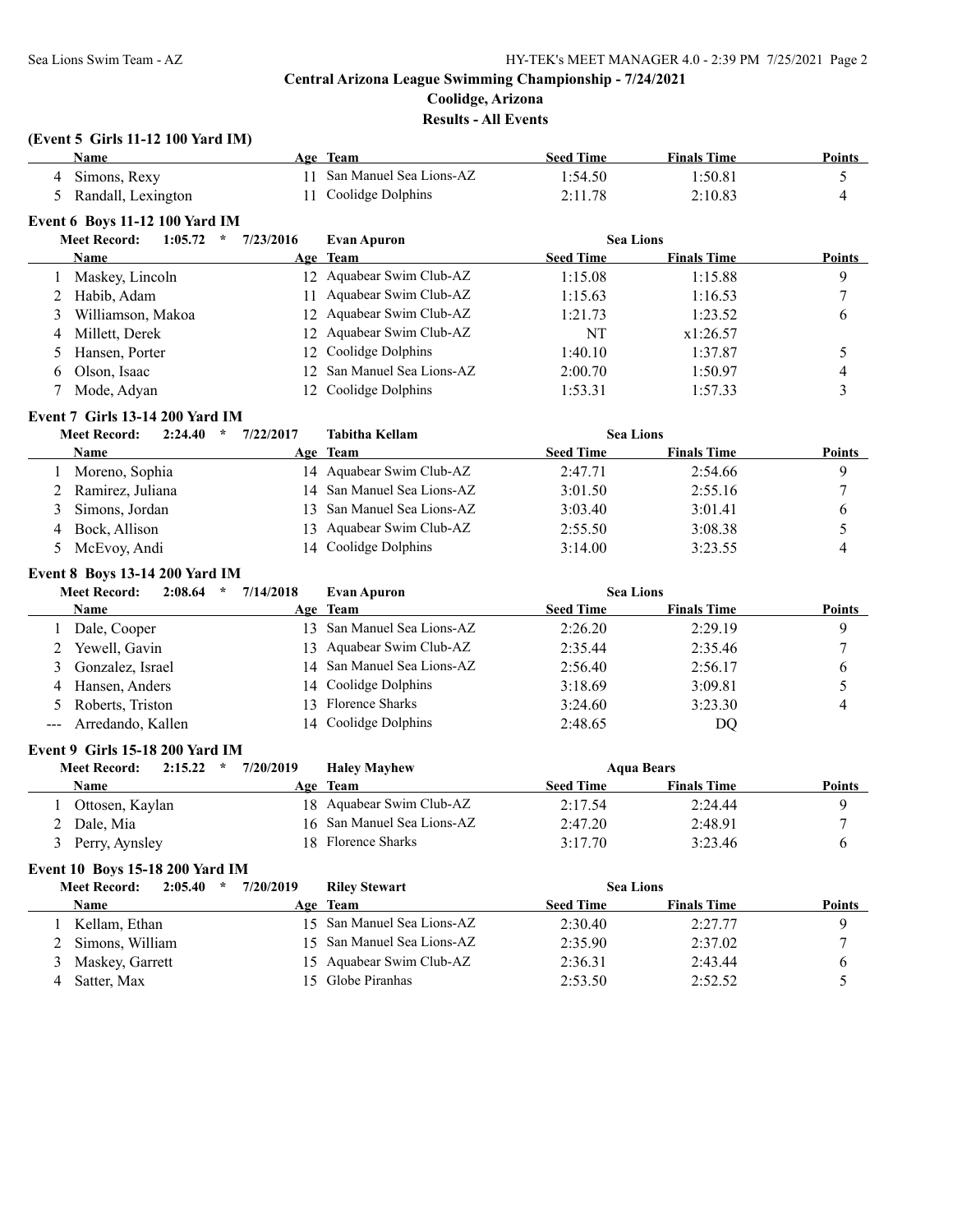# **Coolidge, Arizona**

# **Results - All Events**

### **Event 11 Girls 8 & Under 100 Yard Medley Relay**

|   | 1:41.99<br><b>Meet Record:</b><br>$\star$     | 7/24/2021<br><b>Aquabear Swim Club</b>    |                        | <b>BEAR-AZ</b>          |               |
|---|-----------------------------------------------|-------------------------------------------|------------------------|-------------------------|---------------|
|   |                                               | M Merritt, C Crain, C Schlappi, Y Ramirez |                        |                         |               |
|   | <b>Team</b>                                   | Relay                                     | <b>Seed Time</b>       | <b>Finals Time</b>      | <b>Points</b> |
|   | Aquabear Swim Club-AZ                         | $\mathsf{A}$                              | 1:33.93                | $1:41.99*$              | 18            |
|   | 1) Merritt, Madelyn 8                         | 2) Crain, Charlotte 8                     | 3) Schlappi, Carmen 7  | 4) Ramirez, Ysa 8       |               |
|   | Aquabear Swim Club-AZ                         | B                                         | 1:45.50                | 1:50.81                 | 14            |
|   | 1) Patel, Malia 7                             | 2) Miller, Brielan 7                      | 3) Kornhoff, Kalista 7 | 4) Walker, Julia 8      |               |
| 3 | Coolidge Dolphins                             | $\mathbf{A}$                              | 2:21.81                | 2:16.77                 | 12            |
|   | 1) Valenzuela, Zahara 7                       | 2) Hansen, Mayble 8                       | 3) Randall, Sadie 8    | 4) Tsalikis, Angelica 8 |               |
| 4 | San Manuel Sea Lions-AZ                       | $\mathsf{A}$                              | 2:55.10                | 2:41.96                 | 10            |
|   | 1) Olson, Beatrice 7                          | 2) Andrade, Kori 8                        | 3) Sloan, Annabelle 8  |                         |               |
| 5 | Coolidge Dolphins                             | B                                         | 2:38.00                | 2:53.91                 | 8             |
|   | 1) Pence, Kayla 7                             | 2) Tucker, Michaella 7                    | 3) Parra, Jasmine 8    | 4) Gurr, Isabella 7     |               |
| 6 | San Manuel Sea Lions-AZ                       | $\overline{B}$                            | 4:17.00                | 3:16.24                 | 6             |
|   | 1) Brown, Cassadee 5                          | 2) Ellis, Brielle 8                       | 3) Garcia, Naudia 7    | 4) Tafoya, Bradley 6    |               |
|   | Event 12 Boys 8 & Under 100 Yard Medley Relay |                                           |                        |                         |               |
|   | <b>Meet Record:</b><br>1:31.60<br>$\star$     | 7/19/2014<br><b>Sea Lions</b>             |                        | <b>San Manuel</b>       |               |
|   |                                               | Joey, Emerik, Rocky, Mason                |                        |                         |               |
|   | <b>Team</b>                                   | Relay                                     | <b>Seed Time</b>       | <b>Finals Time</b>      | Points        |
|   | Aquabear Swim Club-AZ                         | $\mathbf{A}$                              | 1:45.22                | 1:46.45                 | 18            |
|   | 1) Lusher, Austin 8                           | 2) Snyder, Max 8                          | 3) Miles, Kieran 8     | 4) Yu, Peter 8          |               |
|   | Coolidge Dolphins                             | A                                         | 2:47.00                | 2:31.86                 | 14            |
|   | 1) Tapia, Christopher 8                       | 2) Eby, Max 8                             | 3) Pinedo, Milo 7      | 4) Henry, Kanyon 7      |               |
| 3 | Aquabear Swim Club-AZ                         | <sub>R</sub>                              | 2:02.18                | 2:34.00                 | 12            |
|   | 1) Edris, Simon 8                             | 2) Lusher, Matty 6                        | 3) Maskey, Klayton 6   | 4) Raterink, Brycen 7   |               |
| 4 | San Manuel Sea Lions-AZ                       | $\mathbf{A}$                              | 2:36.80                | 2:39.83                 | 10            |
|   | 1) Hudson, Bubby 6                            | 2) Riekofski, Asher 6                     | 3) Doucette, Jorden 7  | 4) Primero, Mario 8     |               |
| 5 | San Manuel Sea Lions-AZ                       | B                                         | 3:28.40                | 4:03.86                 | 8             |
|   | 1) Downing, Grayson 6                         | 2) Olson, Teddy 5                         | 3) Ervin, Alex 7       | 4) Smith, Ian 6         |               |

#### **Event 13 Girls 9-10 200 Yard Medley Relay**

**Meet Record: 2:49.50 \* 7/24/2021 Aquabear Swim Club BEAR-AZ**

| P Smaellie, R Habib, K Ramirez, I Merritt |                       |                        |                         |               |  |  |
|-------------------------------------------|-----------------------|------------------------|-------------------------|---------------|--|--|
| Team                                      | Relay                 | <b>Seed Time</b>       | <b>Finals Time</b>      | <b>Points</b> |  |  |
| Aquabear Swim Club-AZ                     | B                     | 2:46.33                | $2:49.50*$              | 18            |  |  |
| 1) Smaellie, Pyper 10                     | 2) Habib, Rachel 9    | 3) Ramirez, Katelyn 10 | 4) Merritt, Isabella 10 |               |  |  |
| 2 Aquabear Swim Club-AZ                   | Α                     | 2:32.35                | 2:58.32                 | 14            |  |  |
| 1) Maskey, Lynneah 10                     | 2) Barr, Elizabeth 10 | 3) Walker, Anna 10     | 4) Maskey, Kenzie 9     |               |  |  |
| 3 Coolidge Dolphins                       | А                     | 3:24.00                | 3:28.92                 | 12            |  |  |
| 1) Tapia, Teyah 10                        | 2) Berry, Brinklee 10 | 3) Hatch, Rylee 10     |                         |               |  |  |
| 4 Coolidge Dolphins                       | B                     | 4:35.00                | 4:43.80                 | 10            |  |  |
| 1) Pence, Mia 9                           | 2) Claridge, Haylee 9 | 3) Hansen, Jeanne 10   | 4) Baumflak, Willow 10  |               |  |  |
| 5 San Manuel Sea Lions-AZ                 | А                     | 4:59.60                | 6:07.71                 | 8             |  |  |
| 1) Jacobson, Maryann 10                   | 2) Axe, Arizona 9     | $3)$ Olson, Lucy 10    |                         |               |  |  |

### **Event 14 Boys 9-10 200 Yard Medley Relay**

**Meet Record: 2:42.44 \* 7/23/2016 San Manuel Sea Lions Sea Lions J Castellanos, M Stewart, E Kellam, J Smallhouse**

|                   |                   | J Castenanos, M Stewart, E Kenami, J Smanhouse |                    |               |
|-------------------|-------------------|------------------------------------------------|--------------------|---------------|
| Team              | Relav             | Seed Time                                      | <b>Finals Time</b> | <b>Points</b> |
| Coolidge Dolphins |                   | 3:39.61                                        | 3:39.76            | 18            |
| Hansen, Ezra 9    | 2) Hansen, Cal 10 | 3) Pinedo, Maxwell 10                          | 4) Volk, Tanyon 10 |               |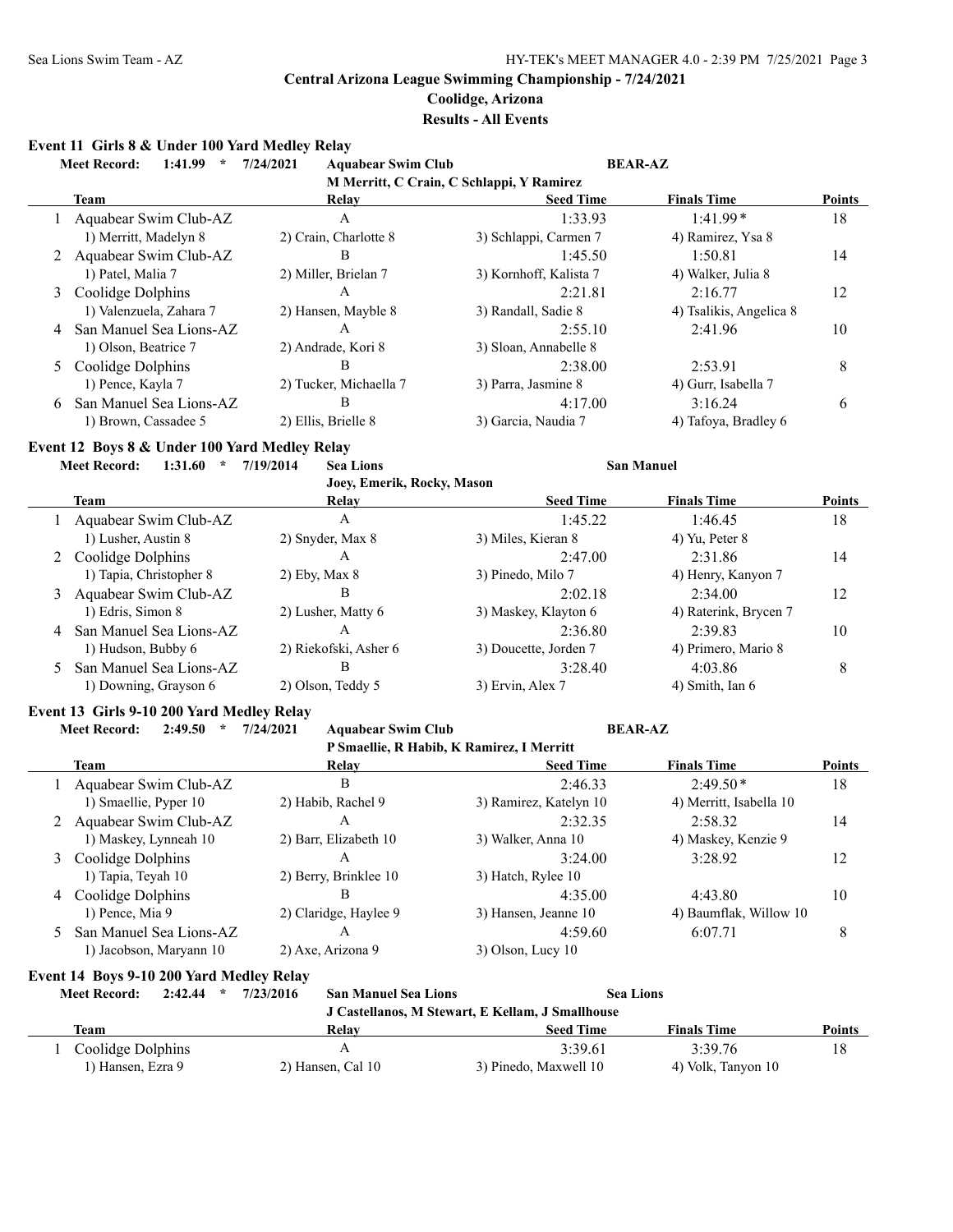**Coolidge, Arizona**

**Results - All Events**

### **(Event 14 Boys 9-10 200 Yard Medley Relay)**

| Team                      | Relay                   | <b>Seed Time</b>       | <b>Finals Time</b>    | Points |
|---------------------------|-------------------------|------------------------|-----------------------|--------|
| 2 Coolidge Dolphins       |                         | 4:09.00                | 4:24.87               | 14     |
| 1) Garcia, Attakai 9      | 2) Linke, Logan 10      | 3) Tucker, Bill 9      | 4) Henry, Hunter 10   |        |
| 3 San Manuel Sea Lions-AZ |                         | 5:23.20                | 5:17.39               |        |
| 1) Riddering, Talon 10    | 2) Simons, Ben 9        | 3) Doucette, Joshua 10 | 4) Kramer, Darrian 10 |        |
| --- Aquabear Swim Club-AZ | в                       | NT                     | DO                    |        |
| 1) Thompson, Ryder 9      | 2) Snyder, Alexander 10 | 3) Lusher, Chance 9    | 4) Bourguet, Ethan 10 |        |

### **Event 15 Girls 11-12 200 Yard Medley Relay**

### **Meet Record: 2:31.13 \* 7/16/2011 Dolphins Coolidge**

| Jayla, Megan, Paige, Savannah |                         |                        |                          |                      |               |  |  |
|-------------------------------|-------------------------|------------------------|--------------------------|----------------------|---------------|--|--|
|                               | Team                    | Relay                  | <b>Seed Time</b>         | <b>Finals Time</b>   | <b>Points</b> |  |  |
|                               | San Manuel Sea Lions-AZ | А                      | 3:59.20                  | 2:50.20              | 18            |  |  |
|                               | 1) Lopez, Genaveeve 12  | 2) Simons, Rexy 11     | 3) Hudson, Jocelyn 11    |                      |               |  |  |
|                               | 2 Aquabear Swim Club-AZ | А                      | 2:38.24                  | 3:02.60              | 14            |  |  |
|                               | 1) Knapp, Kyrie 11      | 2) Smaellie, Kamdyn 11 | 3) Smaellie, Taylor 12   |                      |               |  |  |
|                               | 3 Coolidge Dolphins     | Α                      | 3:29.54                  | 3:30.75              | 12            |  |  |
|                               | 1) Hansen, Ivy 11       | 2) Hughes, Jamie 11    | 3) Randall, Lexington 11 | 4) Volk, Zaedee 12   |               |  |  |
|                               | 4 Coolidge Dolphins     | В                      | 4:14.00                  | 4:02.94              | 10            |  |  |
|                               | 1) Hansen, Elsie 12     | 2) Gurr, Channdler 12  | 3) Tucker, Molly 12      | 4) Diaz, Isabella 11 |               |  |  |

# **Event 16 Boys 11-12 200 Yard Medley Relay**

 $\overline{a}$ 

**Meet Record: 2:12.15 \* 7/23/2016 San Manuel Sea Lions Sea Lions**

**E Apuron, R Stewart, B Fister, A Lopez**

|   | E Apuron, in siewart, D'Eister, A Lopez |                            |                       |                       |               |  |  |
|---|-----------------------------------------|----------------------------|-----------------------|-----------------------|---------------|--|--|
|   | Team                                    | Relay                      | <b>Seed Time</b>      | <b>Finals Time</b>    | <b>Points</b> |  |  |
|   | Aquabear Swim Club-AZ                   | А                          | 2:20.45               | 2:23.06               | 18            |  |  |
|   | 1) Millett, Derek 12                    | 2) Williamson, Makoa 12    | 3) Habib, Adam 11     | 4) Maskey, Lincoln 12 |               |  |  |
|   | 2 Aquabear Swim Club-AZ                 | В                          | 3:04.91               | 2:53.69               | 14            |  |  |
|   | 1) Trojan, Tristan 12                   | 2) Williamson, Marshall 11 | 3) Miller, Everett 11 | 4) Ottosen, AJ 12     |               |  |  |
| 3 | San Manuel Sea Lions-AZ                 | А                          | 3:45.02               | 3:32.42               | 12            |  |  |
|   | 1) Fletcher, Simon 10                   | 2) Olson, Isaac 12         |                       |                       |               |  |  |
| 4 | Globe Piranhas                          | A                          | 3:43.37               | 3:37.26               | 10            |  |  |
|   | 1) Mellema, Timothy 12                  | 2) Olvera, Ayden 12        |                       |                       |               |  |  |
|   | 5 Coolidge Dolphins                     | В                          | 4:12.56               | 3:58.38               | 8             |  |  |
|   | 1) Abraham, Asher 11                    | 2) Linke, Emmitt 12        | 3) Mode, Adyan 12     | 4) Blatz, Malachi 11  |               |  |  |
|   | Coolidge Dolphins                       | A                          | 3:24.21               | DQ                    |               |  |  |
|   | $1)$ Eby, Rage $12$                     | 2) Marquez, Joseph 12      | 3) Garcia, Khy 12     | 4) Hansen, Porter 12  |               |  |  |
|   |                                         |                            |                       |                       |               |  |  |

### **Event 17 Girls 13-14 200 Yard Medley Relay**

| 2:13.75<br><b>Meet Record:</b><br>$\star$ | 7/14/2018<br><b>San Manuel Sea Lions</b><br>T Kellam, R Estrada | <b>Sea Lions</b>         |                      |               |
|-------------------------------------------|-----------------------------------------------------------------|--------------------------|----------------------|---------------|
| Team                                      | Relay                                                           | <b>Seed Time</b>         | <b>Finals Time</b>   | <b>Points</b> |
| Aquabear Swim Club-AZ                     | А                                                               | NT                       | 2:30.21              | 18            |
| 1) Bock, Allison 13                       | 2) Moreno, Sophia 14                                            | 3) Nuno, Yesenia 13      |                      |               |
| 2 Coolidge Dolphins                       | A                                                               | 2:42.00                  | 2:41.41              | 14            |
| 1) Delisie, Keagan 13                     | 2) Murrieta, Sophia 14                                          | 3) McEvoy, Andi 14       | 4) Volk, Julissa 13  |               |
| Coolidge Dolphins                         | в                                                               | 2:58.56                  | 3:03.76              | 12            |
| 1) Horlacher, Jade 13                     | 2) Pisano, Ophelia 13                                           | 3) Brandshaw, Calista 13 | 4) Slade, McKayla 13 |               |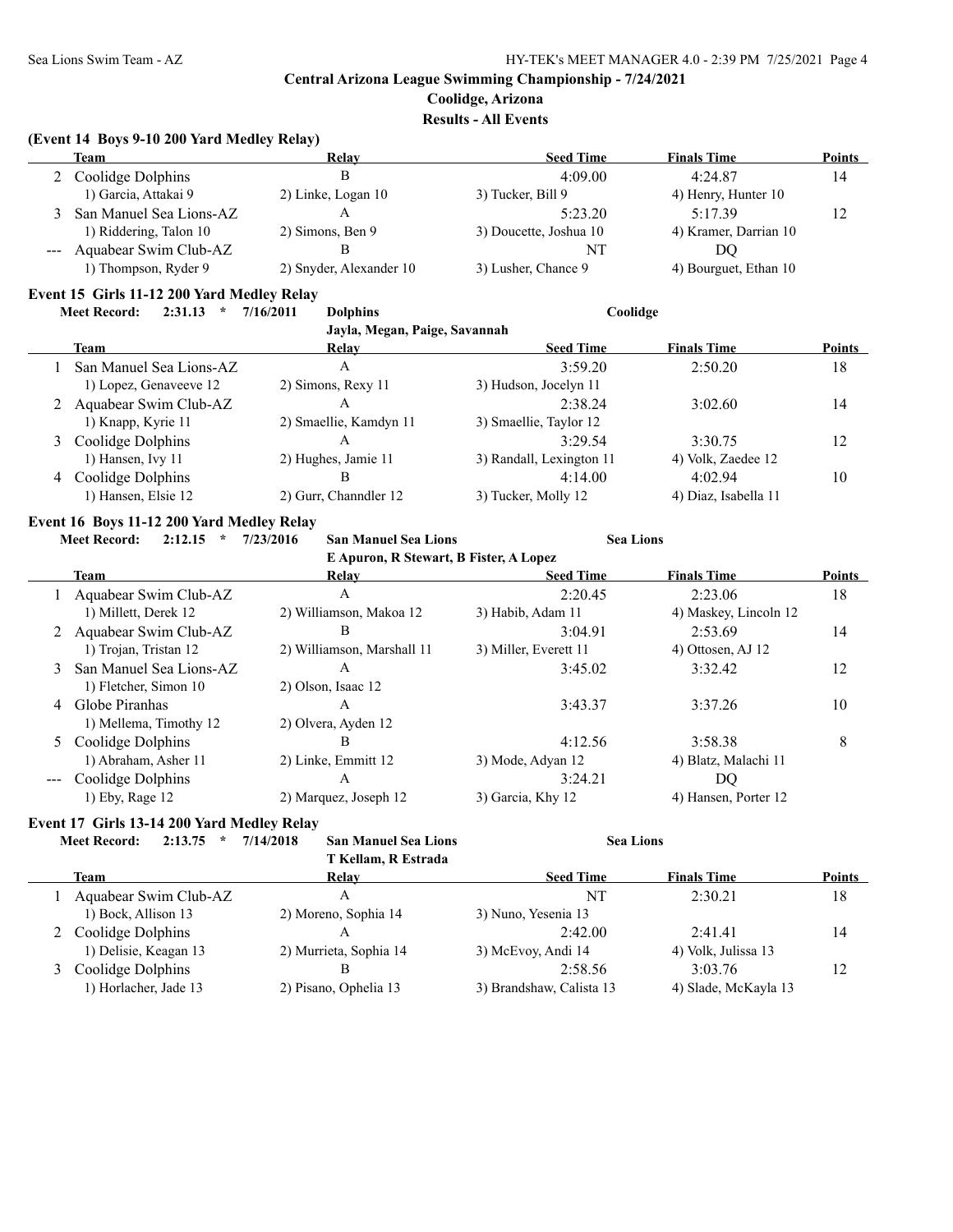# **Coolidge, Arizona**

**Results - All Events**

# **Event 18 Boys 13-14 200 Yard Medley Relay**

|              | <b>Meet Record:</b><br>1:53.08<br>$\star$  | 7/14/2018<br><b>San Manuel Sea Lions</b> | <b>Sea Lions</b>                       |                      |               |
|--------------|--------------------------------------------|------------------------------------------|----------------------------------------|----------------------|---------------|
|              |                                            | R Stewart, A Lopez, E Apuron             |                                        |                      |               |
|              | <b>Team</b>                                | Relay                                    | <b>Seed Time</b>                       | <b>Finals Time</b>   | Points        |
| 1            | Aquabear Swim Club-AZ                      | $\mathbf{A}$                             | NT                                     | 2:14.83              | 18            |
|              | 1) Jolly, Luke 14                          | 2) Milett, Joseph 14                     | 3) Yewell, Gavin 13                    |                      |               |
| 2            | Coolidge Dolphins                          | A                                        | 2:24.00                                | 2:27.41              | 14            |
|              | 1) Arredando, Kallen 14                    | 2) Hatch, Ryder 14                       | 3) Hansen, Anders 14                   | 4) Sesma, Aston 14   |               |
| 3            | Coolidge Dolphins                          | B                                        | 2:45.25                                | 2:49.82              | 12            |
|              | 1) Henry, Gunnar 13                        | 2) Estrada, Julian 14                    | 3) Murrieta, Devin 13                  |                      |               |
|              | San Manuel Sea Lions-AZ                    | A                                        | 2:26.50                                | DQ                   |               |
|              | 1) Dale, Cooper 13                         | 2) Erickson, Ethan 13                    | 3) Gonzalez, Israel 14                 |                      |               |
|              | Event 19 Girls 15-18 200 Yard Medley Relay |                                          |                                        |                      |               |
|              | $2:01.79$ *<br><b>Meet Record:</b>         | 7/20/2019<br><b>Tucson Aquabears</b>     |                                        | <b>Aqua Bears</b>    |               |
|              |                                            |                                          | H Mayhew, M Mayhew, G Moore, K Ottosen |                      |               |
|              | <b>Team</b>                                | <b>Relay</b>                             | <b>Seed Time</b>                       | <b>Finals Time</b>   | <b>Points</b> |
|              | 1 Aquabear Swim Club-AZ                    | $\mathbf{A}$                             | 2:01.79                                | 2:13.52              | 18            |
|              | 1) Ottosen, Kaylan 18                      | 2) Williamson, Maile 15                  |                                        |                      |               |
| 2            | San Manuel Sea Lions-AZ                    | A                                        | 2:35.59                                | 2:33.87              | 14            |
|              | 1) Simons, Jordan 13                       | 2) Dale, Mia 16                          | 3) Ramirez, Juliana 14                 | 4) Ervin, Arianna 14 |               |
| 3            | Coolidge Dolphins                          | A                                        | 2:34.13                                | 2:37.63              | 12            |
|              | 1) Sesma, Tatiana 16                       | 2) Hansen, Lillian 16                    | 3) Escobedo, Krystyn 15                | 4) Volk, Tatum 16    |               |
|              | Event 20 Boys 15-18 200 Yard Medley Relay  |                                          |                                        |                      |               |
|              | <b>Meet Record:</b><br>$1:47.47$ *         | 7/20/2019<br><b>San Manuel Sea Lions</b> | <b>Sea Lions</b>                       |                      |               |
|              |                                            | E Apuron, R Stewart, A Lopez             |                                        |                      |               |
|              | Team                                       | Relay                                    | <b>Seed Time</b>                       | <b>Finals Time</b>   | Points        |
|              | 1 San Manuel Sea Lions-AZ                  | $\overline{A}$                           | 2:05.20                                | 2:02.91              | 18            |
|              | 1) Apuron, Evan 17                         | 2) Kellam, Ethan 15                      | 3) Simons, William 15                  |                      |               |
| 2            | Globe Piranhas                             | A                                        | 2:37.00                                | 2:28.23              | 14            |
|              | 1) Satter, Max 15                          | 2) Baker, Timothy 14                     | 3) Satter, Trey 16                     |                      |               |
|              | Event 21 Girls 6 & Under 25 Yard Butterfly |                                          |                                        |                      |               |
|              | <b>Meet Record:</b><br>28.00<br>$\star$    | 7/15/2006<br><b>Victoria Dittmar</b>     | Maricopa                               |                      |               |
|              | Name                                       | Age Team                                 | <b>Seed Time</b>                       | <b>Finals Time</b>   | <b>Points</b> |
| 1            | Moffitt, Grace                             | 6 Aquabear Swim Club-AZ                  | NT                                     | 36.48                | 9             |
| 2            | Schlappi, Brooklynn                        | 5 Aquabear Swim Club-AZ                  | 38.51                                  | 39.29                | 7             |
| 3            | Diaz, Alexis                               | 5 Coolidge Dolphins                      | 44.19                                  | 41.62                | 6             |
| 4            | Brown, Cassadee                            | 5 San Manuel Sea Lions-AZ                | 1:02.70                                | 57.17                | 5             |
| 5            | Tafoya, Bradley                            | 6 San Manuel Sea Lions-AZ                | 1:03.90                                | 1:01.67              | 4             |
| 6            | Horton, Evelyn                             | 6 Aquabear Swim Club-AZ                  | 42.91                                  | 1:02.00              | 3             |
| 7            | Crain, Eloise                              | 5 Aquabear Swim Club-AZ                  | 31.87                                  | x1:02.01             |               |
|              |                                            |                                          |                                        |                      |               |
|              | Event 22 Boys 6 & Under 25 Yard Butterfly  |                                          |                                        |                      |               |
|              | <b>Meet Record:</b><br>28.80<br>$\star$    | 7/18/2015<br><b>Nathan Ruiz</b>          | <b>Eloy</b>                            |                      |               |
|              | <b>Name</b>                                | Age Team                                 | <b>Seed Time</b>                       | <b>Finals Time</b>   | Points        |
| 1            | Robertson, Cayden                          | 6 Aquabear Swim Club-AZ                  | NT                                     | 30.34                | 9             |
| 2            | Lusher, Matty                              | 6 Aquabear Swim Club-AZ                  | 35.00                                  | 35.43                | 7             |
| 3            | Wainscott, Ryan                            | Coolidge Dolphins<br>6                   | 35.78                                  | 36.51                | 6             |
| 4            | Riekofski, Asher                           | San Manuel Sea Lions-AZ<br>6             | 43.07                                  | 41.57                | 5             |
| 5            | Mate, Uriah                                | Aquabear Swim Club-AZ<br>5               | 33.79                                  | 50.95                | 4             |
| $\mathbf{p}$ | Maskey, Klayton                            | Aquabear Swim Club-AZ<br>6               | NT                                     | x52.28               |               |
| 7            | Smith, Ian                                 | 6 San Manuel Sea Lions-AZ                | 59.59                                  | 55.32                | 3             |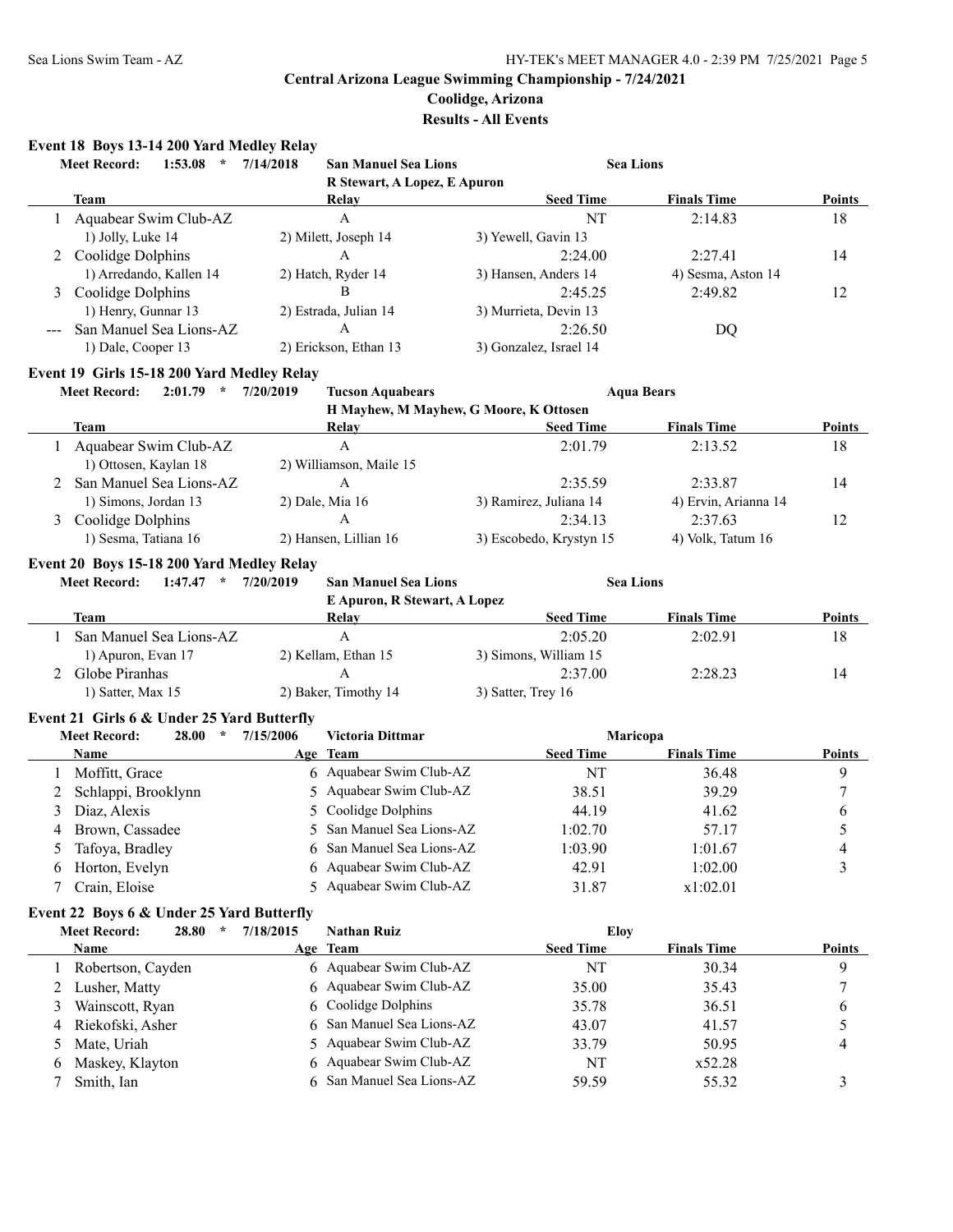**Results - All Events**

# **(Event 22 Boys 6 & Under 25 Yard Butterfly)**

|    | Name               | Age Team                  | <b>Seed Time</b> | <b>Finals Time</b> | <b>Points</b> |
|----|--------------------|---------------------------|------------------|--------------------|---------------|
| 8. | Downing, Grayson   | 6 San Manuel Sea Lions-AZ | 1:03.00          | 59.72              | ∼             |
|    | Garcia, Anakin     | 5 Coolidge Dolphins       | 1:02.87          | 1:09.42            |               |
|    | 10 Knapp, Peter    | 6 Aquabear Swim Club-AZ   | NT               | x1:10.13           |               |
|    | 11 Kovarna, Konnor | 5 Aquabear Swim Club-AZ   | NT               | x1:11.00           |               |

# **Event 23 Girls 7-8 25 Yard Butterfly**

| 18.80<br><b>Meet Record:</b> |                   | 7/14/2012<br>$\star$ | <b>Sea Lions</b><br><b>Tabitha Kellam</b> |                  |                    |               |
|------------------------------|-------------------|----------------------|-------------------------------------------|------------------|--------------------|---------------|
|                              | Name              |                      | Age Team                                  | <b>Seed Time</b> | <b>Finals Time</b> | <b>Points</b> |
|                              | Merritt, Madelyn  |                      | 8 Aquabear Swim Club-AZ                   | 24.71            | 24.52              | 9             |
|                              | Schlappi, Carmen  |                      | 7 Aquabear Swim Club-AZ                   | 23.01            | 25.14              |               |
| 3                            | Walker, Julia     |                      | 8 Aquabear Swim Club-AZ                   | 29.85            | 28.01              | 6             |
| 4                            | Crain, Charlotte  |                      | 8 Aquabear Swim Club-AZ                   | 26.82            | x28.02             |               |
| 5                            | Ramirez, Ysa      |                      | 8 Aquabear Swim Club-AZ                   | 32.15            | x28.77             |               |
| 6                            | Miller, Brielan   |                      | 7 Aquabear Swim Club-AZ                   | NT               | x30.44             |               |
|                              | Yu, Jazmin        |                      | 7 Aquabear Swim Club-AZ                   | 27.35            | x31.38             |               |
| 8                            | Menkveld, Abigail |                      | 7 Coolidge Dolphins                       | 34.25            | 33.18              | 5             |
| 9                            | Kornhoff, Kalista |                      | 7 Aquabear Swim Club-AZ                   | NT               | x34.96             |               |
| 10                           | Randall, Sadie    |                      | 8 Coolidge Dolphins                       | 33.19            | 35.15              | 4             |
| 11                           | Gurr, Isabella    |                      | Coolidge Dolphins                         | 39.78            | 41.72              | 3             |
| 12                           | Sloan, Annabelle  |                      | 8 San Manuel Sea Lions-AZ                 | 44.89            | 45.14              | 2             |
| 13                           | Ellis, Brielle    | 8.                   | San Manuel Sea Lions-AZ                   | 52.00            | 51.54              |               |
| 14                           | Garcia, Naudia    |                      | San Manuel Sea Lions-AZ                   | 51.20            | 51.55              |               |

### **Event 24 Boys 7-8 25 Yard Butterfly**

|          | <b>Meet Record:</b><br>18.35 | 7/14/2012<br>$\star$ | <b>Evan Apuron</b>        | <b>Sea Lions</b> |                    |               |
|----------|------------------------------|----------------------|---------------------------|------------------|--------------------|---------------|
|          | Name                         |                      | Age Team                  | <b>Seed Time</b> | <b>Finals Time</b> | <b>Points</b> |
|          | Lusher, Austin               |                      | 8 Aquabear Swim Club-AZ   | 30.72            | 25.24              | 9             |
|          | 2 Miles, Kieran              |                      | 8 Aquabear Swim Club-AZ   | 21.69            | 26.05              |               |
|          | Yu, Peter                    |                      | 8 Aquabear Swim Club-AZ   | 35.49            | 35.74              | 6             |
| 4        | Doucette, Jorden             |                      | 7 San Manuel Sea Lions-AZ | 40.43            | 37.77              |               |
|          | 5 Drake, Korbin              |                      | 7 Aquabear Swim Club-AZ   | 43.27            | x38.67             |               |
| $\sigma$ | Raterink, Brycen             |                      | 7 Aquabear Swim Club-AZ   | 34.36            | x40.47             |               |
|          | Ervin, Alex                  |                      | San Manuel Sea Lions-AZ   | 43.98            | 51.46              | 4             |
| 8        | Pinedo, Milo                 |                      | Coolidge Dolphins         | 45.10            | 52.00              |               |

### **Event 25 Girls 9-10 50 Yard Butterfly**

|                     | <b>Meet Record:</b><br>33.97 | $\star$ | 7/15/2006 | Samantha Arellano          | <b>Maricopa</b>  |                    |               |
|---------------------|------------------------------|---------|-----------|----------------------------|------------------|--------------------|---------------|
|                     | <b>Name</b>                  |         |           | Age Team                   | <b>Seed Time</b> | <b>Finals Time</b> | <b>Points</b> |
|                     | Walker, Anna                 |         |           | 10 Aquabear Swim Club-AZ   | 41.16            | 37.97              | 9             |
|                     | 2 Smaellie, Pyper            |         |           | 10 Aquabear Swim Club-AZ   | 45.64            | 46.86              |               |
| 3                   | Roberts, Teagan              |         |           | 10 Florence Sharks         | NT               | 51.88              | O             |
| 4                   | Hatch, Rylee                 |         |           | 10 Coolidge Dolphins       | 52.22            | 52.14              |               |
|                     | Jacobson, Maryann            |         |           | 10 San Manuel Sea Lions-AZ | 1:22.20          | 1:15.85            | 4             |
| 6                   | Maskey, Kenzie               |         | 9.        | Aquabear Swim Club-AZ      | 1:02.29          | 1:22.44            |               |
|                     | Axe, Arizona                 |         | 9.        | San Manuel Sea Lions-AZ    | 1:54.40          | 2:00.27            |               |
| 8                   | Olson, Lucy                  |         | 10.       | San Manuel Sea Lions-AZ    | 2:33.80          | 2:15.55            |               |
| $\qquad \qquad - -$ | Keiser, Nova                 |         |           | Coolidge Dolphins          | 1:34.18          | DQ                 |               |
|                     |                              |         |           |                            |                  |                    |               |

# **Event 26 Boys 9-10 50 Yard Butterfly**

| <b>Meet Record:</b> | $32.36$ * | 7/19/2014 | <b>Evan Apuron</b>       | <b>Sea Lions</b> |                    |               |
|---------------------|-----------|-----------|--------------------------|------------------|--------------------|---------------|
| Name                |           | A σe      | Team                     | Seed Time        | <b>Finals Time</b> | <b>Points</b> |
| Moreno, Daniel      |           |           | 10 Aquabear Swim Club-AZ | 43.39            | 44.36              |               |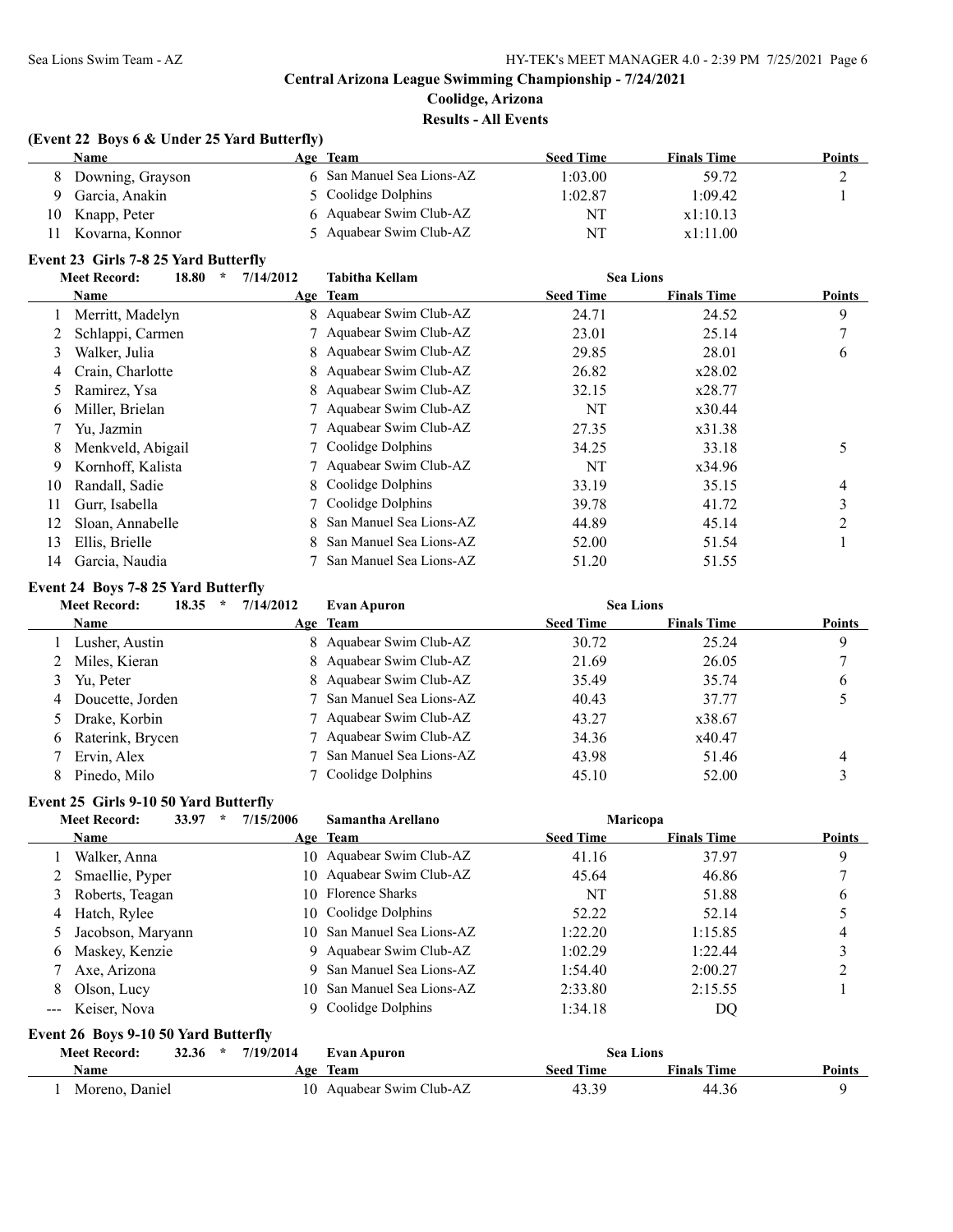**Results - All Events**

# **(Event 26 Boys 9-10 50 Yard Butterfly)**

|    | Name              | Age Team                   | <b>Seed Time</b> | <b>Finals Time</b> | <b>Points</b> |
|----|-------------------|----------------------------|------------------|--------------------|---------------|
|    | 2 Pinedo, Maxwell | 10 Coolidge Dolphins       | 53.48            | 51.88              |               |
|    | 3 Fletcher, Simon | 10 San Manuel Sea Lions-AZ | 57.63            | 54.45              | $\mathfrak b$ |
|    | 4 Keiser, Ethan   | 10 Coolidge Dolphins       | 1:05.47          | 54.78              |               |
|    | 5 Miles, Aidan    | 10 Aquabear Swim Club-AZ   | 59.61            | 57.81              | 4             |
| 6  | Hansen, Ezra      | 9 Coolidge Dolphins        | 56.00            | 1:01.15            |               |
|    | 7 Miller, Crosby  | 9 Aquabear Swim Club-AZ    | NT               | 1:04.49            |               |
| 8  | Thompson, Ryder   | 9 Aquabear Swim Club-AZ    | 1:26.54          | x1:19.58           |               |
| 9  | Doucette, Joshua  | 10 San Manuel Sea Lions-AZ | 1:25.90          | 1:20.75            |               |
| 10 | Diaz, Michael     | 10 Coolidge Dolphins       | 1:20.25          | x1:26.99           |               |
|    | Riddering, Talon  | 10 San Manuel Sea Lions-AZ | 1:53.50          | 1:43.92            |               |

### **Event 27 Girls 11-12 50 Yard Butterfly**

| <b>Meet Record:</b><br>30.71<br>$\star$ | 7/19/2014 | Darien Apuron              | <b>Sea Lions</b> |                    |               |
|-----------------------------------------|-----------|----------------------------|------------------|--------------------|---------------|
| <b>Name</b>                             |           | Age Team                   | <b>Seed Time</b> | <b>Finals Time</b> | <b>Points</b> |
| Smaellie, Taylor                        |           | 12 Aquabear Swim Club-AZ   | 38.86            | 38.19              | Q             |
| 2 Lopez, Genaveeve                      |           | 12 San Manuel Sea Lions-AZ | 41.03            | 38.79              |               |
| 3 Hansen, Ivy                           | 11.       | Coolidge Dolphins          | 43.81            | 45.61              | b             |
| 4 Diaz, Isabella                        |           | 11 Coolidge Dolphins       | 1:03.13          | 1:00.70            |               |
| Tucker, Molly                           |           | 12 Coolidge Dolphins       | 57.48            | 1:07.72            | 4             |
| 6 Randall, Lexington                    |           | Coolidge Dolphins          | 1:07.40          | x1:09.34           |               |

# **Event 28 Boys 11-12 50 Yard Butterfly**

| <b>Meet Record:</b><br>27.71<br>$\star$ | 7/23/2016 | <b>Evan Apuron</b>       | <b>Sea Lions</b> |                    |               |
|-----------------------------------------|-----------|--------------------------|------------------|--------------------|---------------|
| <b>Name</b>                             |           | Age Team                 | <b>Seed Time</b> | <b>Finals Time</b> | <b>Points</b> |
| Habib, Adam                             | 11        | Aquabear Swim Club-AZ    | 33.03            | 33.76              |               |
| 2 Williamson, Makoa                     |           | 12 Aquabear Swim Club-AZ | 43.97            | 41.55              |               |
| 3 Garcia, Khy                           |           | 12 Coolidge Dolphins     | 46.32            | 46.52              |               |
| 4 Gorbakovsky, Allan                    |           | 12 Aquabear Swim Club-AZ | NT               | 47.37              |               |
| 5 Marquez, Joseph                       |           | 12 Coolidge Dolphins     | 40.59            | 55.95              |               |

### **Event 29 Girls 13-14 100 Yard Butterfly**

|   | 1:02.59<br>Meet Record:<br>$\star$ | 7/14/2018 | <b>Tabitha Kellam</b>      | <b>Sea Lions</b> |                    |               |
|---|------------------------------------|-----------|----------------------------|------------------|--------------------|---------------|
|   | <b>Name</b>                        |           | Age Team                   | <b>Seed Time</b> | <b>Finals Time</b> | <b>Points</b> |
|   | Ramirez, Juliana                   |           | 14 San Manuel Sea Lions-AZ | 1:18.60          | 1:20.50            |               |
|   | 2 Bock, Allison                    |           | 13 Aquabear Swim Club-AZ   | 1:16.50          | 1:31.63            |               |
|   | Volk, Julissa                      |           | 13 Coolidge Dolphins       | 1:41.37          | 1:43.54            |               |
| 4 | Ervin, Arianna                     |           | 14 San Manuel Sea Lions-AZ | 2:05.50          | 2:04.19            |               |
|   | --- McEvoy, Andi                   |           | 14 Coolidge Dolphins       | 1:32.40          | DO                 |               |

# **Event 30 Boys 13-14 100 Yard Butterfly**

| 54.51<br><b>Meet Record:</b><br>$\star$ | 7/14/2018 | <b>Evan Apuron</b>         | <b>Sea Lions</b> |                    |               |
|-----------------------------------------|-----------|----------------------------|------------------|--------------------|---------------|
| <b>Name</b>                             |           | Age Team                   | <b>Seed Time</b> | <b>Finals Time</b> | <b>Points</b> |
| Erickson, Ethan                         | 13.       | San Manuel Sea Lions-AZ    | 1:08.40          | 1:08.05            | 9             |
| 2 Yewell, Gavin                         |           | 13 Aquabear Swim Club-AZ   | 1:10.36          | 1:12.61            |               |
| 3 Oldham, Jason                         |           | 14 Aquabear Swim Club-AZ   | 1:16.70          | 1:13.71            | 6             |
| 4 Gonzalez, Israel                      |           | 14 San Manuel Sea Lions-AZ | 1:29.19          | 1:25.12            |               |
| 5 Murrieta, Devin                       |           | 13 Coolidge Dolphins       | 1:24.59          | 1:29.87            | 4             |
| 6 Hansen, Anders                        |           | 14 Coolidge Dolphins       | 1:25.09          | 1:30.57            |               |
| Milett, Joseph                          |           | 14 Aquabear Swim Club-AZ   | 1:15.50          | 1:31.71            |               |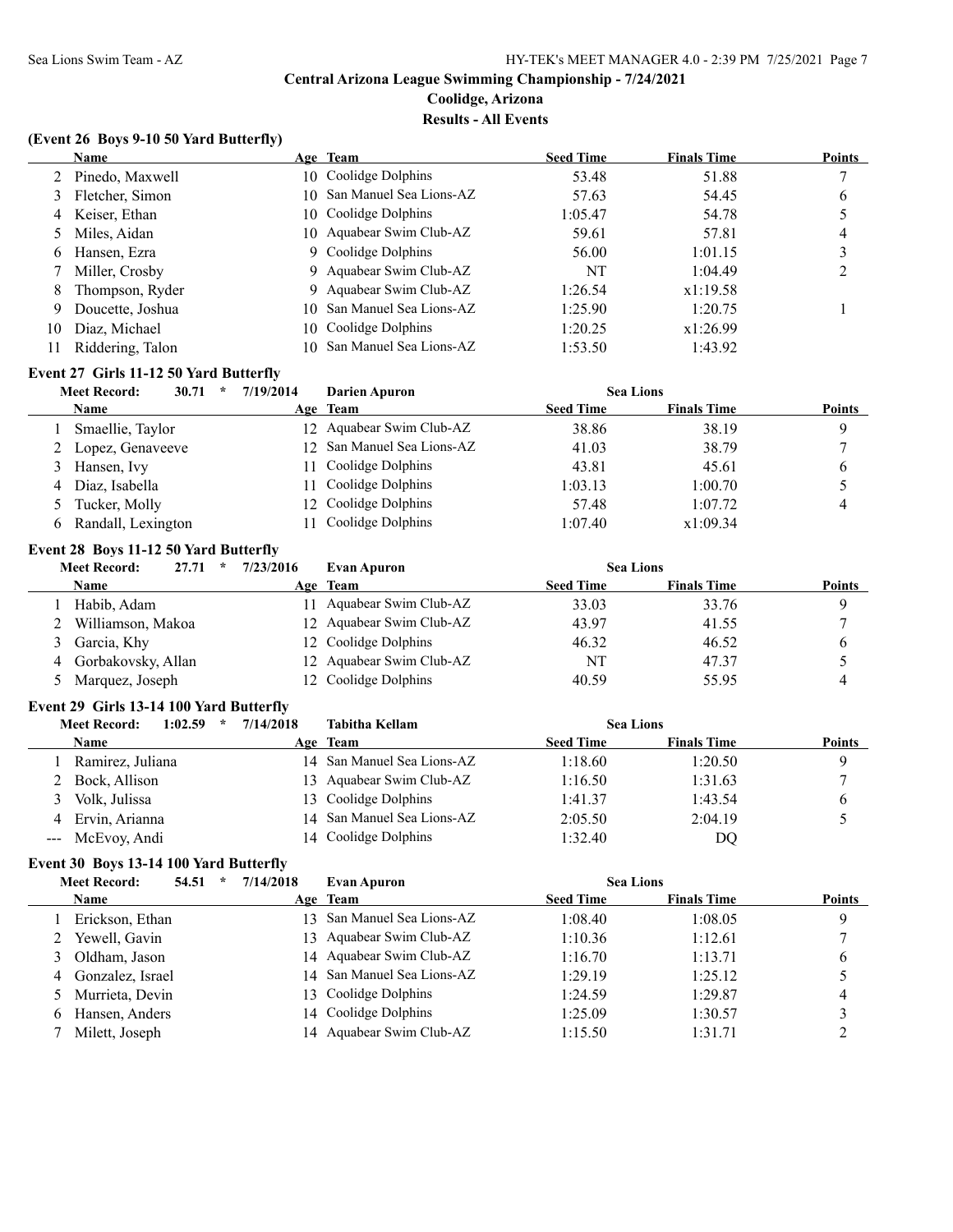**Event 31 Girls 15-18 100 Yard Butterfly**

# **Central Arizona League Swimming Championship - 7/24/2021**

**Coolidge, Arizona**

# **Results - All Events**

| <b>Meet Record:</b><br>$\star$<br>1:05.56                                        | 7/20/2019 | <b>Haley Mayhew</b>        |                  | <b>Aqua Bears</b>  |                          |
|----------------------------------------------------------------------------------|-----------|----------------------------|------------------|--------------------|--------------------------|
| Name                                                                             |           | Age Team                   | <b>Seed Time</b> | <b>Finals Time</b> | Points                   |
| 1 Dale, Mia                                                                      |           | 16 San Manuel Sea Lions-AZ | 1:18.50          | 1:16.46            | 9                        |
| 2 Hansen, Lillian                                                                |           | 16 Coolidge Dolphins       | 1:20.00          | 1:22.70            | 7                        |
| Event 32 Boys 15-18 100 Yard Butterfly                                           |           |                            |                  |                    |                          |
| 52.83 $*$<br><b>Meet Record:</b>                                                 | 7/20/2019 | <b>Evan Apuron</b>         | <b>Sea Lions</b> |                    |                          |
| Name                                                                             |           | Age Team                   | <b>Seed Time</b> | <b>Finals Time</b> | <b>Points</b>            |
| Apuron, Evan<br>1                                                                |           | 17 San Manuel Sea Lions-AZ | 52.83            | 57.93              | 9                        |
| Kellam, Ethan<br>2                                                               | 15        | San Manuel Sea Lions-AZ    | 1:10.30          | 1:08.04            | 7                        |
| Mathis, John Michael<br>3                                                        | 18        | Florence Sharks            | 1:05.10          | 1:08.54            | 6                        |
| Satter, Max<br>4                                                                 |           | 15 Globe Piranhas          | 1:29.10          | 1:21.75            | 5                        |
| Event 33 Girls 6 & Under 25 Yard Backstroke                                      |           |                            |                  |                    |                          |
| <b>Meet Record:</b><br>24.27<br>$\star$                                          | 7/24/2021 | Victoria Barr              |                  | <b>BEAR-AZ</b>     |                          |
| Name                                                                             |           | Age Team                   | <b>Seed Time</b> | <b>Finals Time</b> | Points                   |
| Barr, Victoria<br>1                                                              |           | 6 Aquabear Swim Club-AZ    | 27.76            | $24.27*$           | 9                        |
| Crain, Eloise<br>2                                                               | 5.        | Aquabear Swim Club-AZ      | 31.06            | 28.54              | 7                        |
| Horton, Evelyn<br>3                                                              | 6         | Aquabear Swim Club-AZ      | 34.66            | 31.36              | 6                        |
| Jolly, Addy<br>4                                                                 | 5         | Aquabear Swim Club-AZ      | 45.97            | x32.42             |                          |
| Moffitt, Grace<br>5                                                              | 6         | Aquabear Swim Club-AZ      | 37.24            | x33.89             |                          |
| Schlappi, Brooklynn<br>6                                                         | 5         | Aquabear Swim Club-AZ      | 38.84            | x36.31             |                          |
| Diaz, Alexis<br>7                                                                | 5         | Coolidge Dolphins          | 48.40            | 42.77              | 5                        |
| Garcia, Ananiah<br>8                                                             |           | 6 Coolidge Dolphins        | 52.37            | 43.48              | 4                        |
| Event 34 Boys 6 & Under 25 Yard Backstroke                                       |           |                            |                  |                    |                          |
| $27.55$ *<br><b>Meet Record:</b>                                                 | 7/17/2010 | <b>Evan Apuron</b>         | <b>Sea Lions</b> |                    |                          |
| Name                                                                             |           | Age Team                   | <b>Seed Time</b> | <b>Finals Time</b> | <b>Points</b>            |
| 1 Lusher, Matty                                                                  |           | 6 Aquabear Swim Club-AZ    | 27.55            | 27.86              | 9                        |
| Mate, Uriah<br>2                                                                 | 5.        | Aquabear Swim Club-AZ      | 30.82            | 29.01              | 7                        |
| Kovarna, Konnor<br>3                                                             | 5         | Aquabear Swim Club-AZ      | 32.41            | 30.39              | 6                        |
| Downing, Grayson<br>4                                                            | 6         | San Manuel Sea Lions-AZ    | 50.68            | 43.89              | 5                        |
| Maskey, Klayton<br>5                                                             | 6         | Aquabear Swim Club-AZ      | 34.84            | x44.70             |                          |
| Hudson, Bubby<br>6                                                               | 6         | San Manuel Sea Lions-AZ    | 40.10            | 45.50              | 4                        |
| Olson, Teddy<br>7                                                                | 5         | San Manuel Sea Lions-AZ    | 1:03.00          | 51.66              | 3                        |
| Hansen, Wade<br>8                                                                | 5.        | Coolidge Dolphins          | 45.81            | 1:07.12            | $\overline{2}$           |
|                                                                                  |           |                            |                  |                    |                          |
| Event 35 Girls 7-8 25 Yard Backstroke<br><b>Meet Record:</b><br>19.92<br>$\star$ | 7/23/2016 |                            | <b>Sea Lions</b> |                    |                          |
| <u>Name</u>                                                                      |           | Anya Zovko<br>Age Team     | <b>Seed Time</b> | <b>Finals Time</b> | <b>Points</b>            |
| Crain, Charlotte<br>1                                                            |           | 8 Aquabear Swim Club-AZ    | 22.99            | 25.83              | 9                        |
| Patel, Malia<br>2                                                                |           | Aquabear Swim Club-AZ      | 25.86            | 26.98              | 7                        |
| Walker, Julia<br>3                                                               | 8         | Aquabear Swim Club-AZ      | 25.97            | 28.00              | 6                        |
| Thorton, Aria<br>4                                                               |           | Coolidge Dolphins          | 30.12            | 28.29              | 5                        |
| Campbell, Stella<br>5                                                            | 8         | Florence Sharks            | 31.69            | 30.46              | $\overline{\mathcal{A}}$ |
| Kovarna, Kenzie<br>6                                                             |           | Aquabear Swim Club-AZ      | 32.80            | x30.87             |                          |
| Gorbakovsky, Milana<br>7                                                         |           | Aquabear Swim Club-AZ      | 35.99            | x31.37             |                          |
| Kornhoff, Kalista<br>8                                                           | 7         | Aquabear Swim Club-AZ      | 29.48            | x31.40             |                          |
| Streicher, Summer<br>9                                                           | 8         | Aquabear Swim Club-AZ      | 45.64            | x31.92             |                          |
| Bowthorpe, Aislinn<br>10                                                         | 8         | Aquabear Swim Club-AZ      | 30.34            | x32.56             |                          |
| Valenzuela, Zahara<br>11                                                         | 7         | Coolidge Dolphins          | 30.65            | 35.05              | 3                        |
| Olson, Beatrice<br>12                                                            |           | San Manuel Sea Lions-AZ    | 41.40            | 37.57              | $\sqrt{2}$               |
|                                                                                  |           |                            |                  |                    |                          |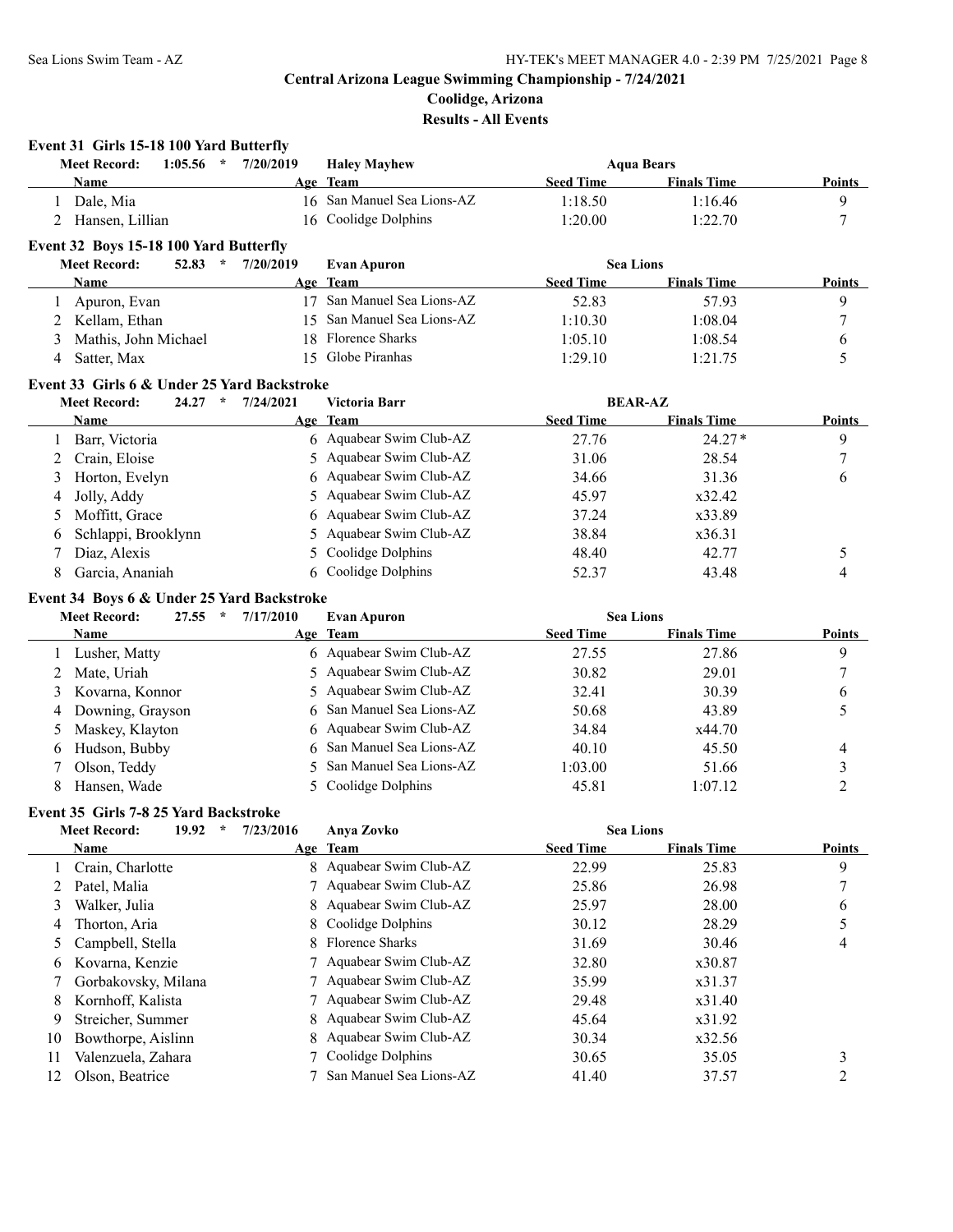**Results - All Events**

# **(Event 35 Girls 7-8 25 Yard Backstroke)**

|       | Name                   | Age Team                  | <b>Seed Time</b> | <b>Finals Time</b> | Points |
|-------|------------------------|---------------------------|------------------|--------------------|--------|
|       | 13 Parra, Jasmine      | 8 Coolidge Dolphins       | 38.00            | 40.69              |        |
|       | 14 Sloan, Annabelle    | 8 San Manuel Sea Lions-AZ | 40.12            | 45.79              |        |
|       | --- Tsalikis, Angelica | 8 Coolidge Dolphins       | 31.52            | DO                 |        |
| $---$ | Tucker, Michaella      | 7 Coolidge Dolphins       | 39.75            | DQ                 |        |

# **Event 36 Boys 7-8 25 Yard Backstroke**

|    | 21.04<br><b>Meet Record:</b> | $\star$ | 7/14/2012 | <b>Evan Apuron</b>        | <b>Sea Lions</b> |                    |               |
|----|------------------------------|---------|-----------|---------------------------|------------------|--------------------|---------------|
|    | Name                         |         |           | Age Team                  | <b>Seed Time</b> | <b>Finals Time</b> | <b>Points</b> |
|    | Lusher, Austin               |         |           | 8 Aquabear Swim Club-AZ   | 27.59            | 25.18              | 9             |
|    | Yu, Andrew                   |         |           | 8 Aquabear Swim Club-AZ   | 27.13            | 27.05              |               |
| 3  | Snyder, Max                  |         |           | 8 Aquabear Swim Club-AZ   | 30.51            | 29.39              | 6             |
| 4  | Jolly, Jacob                 |         |           | 7 Aquabear Swim Club-AZ   | 36.02            | x30.93             |               |
|    | Raterink, Brycen             |         |           | 7 Aquabear Swim Club-AZ   | 28.59            | x31.48             |               |
| 6  | Bourguet, Andrew             |         |           | 8 Aquabear Swim Club-AZ   | NT               | x31.89             |               |
|    | Yu, Peter                    |         |           | 8 Aquabear Swim Club-AZ   | 29.12            | x33.28             |               |
| 8  | Knapp, James                 |         |           | 8 Aquabear Swim Club-AZ   | 29.90            | x33.49             |               |
| 9  | Martinez, Terry              |         | 8         | Florence Sharks           | 48.57            | 37.22              |               |
| 10 | Primero, Mario               |         |           | 8 San Manuel Sea Lions-AZ | 39.67            | 38.67              | 4             |
| 11 | Pinedo, Milo                 |         |           | 7 Coolidge Dolphins       | 39.44            | 42.33              | 3             |
|    | Henry, Kanyon                |         |           | 7 Coolidge Dolphins       | 30.90            | DQ                 |               |
|    | Wood, Brody                  |         |           | Florence Sharks           | 40.56            | DQ                 |               |

### **Event 37 Girls 9-10 50 Yard Backstroke**

| 37.88<br>$\star$<br><b>Meet Record:</b> |                   | 7/24/2021 | <b>Rachel Habib</b>      | <b>BEAR-AZ</b>   |                    |        |
|-----------------------------------------|-------------------|-----------|--------------------------|------------------|--------------------|--------|
|                                         | Name              |           | Age Team                 | <b>Seed Time</b> | <b>Finals Time</b> | Points |
|                                         | Habib, Rachel     | 9.        | Aquabear Swim Club-AZ    | 36.10            | $37.88*$           | 9      |
|                                         | Smaellie, Pyper   |           | 10 Aquabear Swim Club-AZ | 39.38            | 42.92              |        |
| 3                                       | Walker, Anna      | 10.       | Aquabear Swim Club-AZ    | 42.27            | 43.10              | 6      |
| 4                                       | Merritt, Isabella |           | 10 Aquabear Swim Club-AZ | 44.75            | x44.03             |        |
| 5                                       | Maskey, Lynneah   | 10.       | Aquabear Swim Club-AZ    | 42.56            | x44.20             |        |
| 6                                       | Tapia, Teyah      | 10.       | Coolidge Dolphins        | 55.00            | 50.57              |        |
|                                         | Berry, Brinklee   |           | 10 Coolidge Dolphins     | 54.43            | 54.17              | 4      |
| 8                                       | Roberts, Teagan   |           | 10 Florence Sharks       | NT               | 56.80              | 3      |
| 9                                       | Martinez, Natalie | 9         | <b>Florence Sharks</b>   | 58.87            | 58.45              | 2      |
| 10                                      | Kovarna, Kyndall  |           | 9 Aquabear Swim Club-AZ  | 58.87            | x59.66             |        |
| 11                                      | Baumflak, Willow  |           | 10 Coolidge Dolphins     | 1:14.87          | 1:12.33            |        |
| 12                                      | Hansen, Jeanne    | 10.       | Coolidge Dolphins        | 58.80            | x1:13.81           |        |
| 13                                      | Olson, Lucy       | 10        | San Manuel Sea Lions-AZ  | 1:39.50          | 1:24.74            |        |
| 14                                      | Mellema, Rose     | 9         | Globe Piranhas           | 1:48.90          | 1:25.83            |        |
| 15                                      | Mode, Serenity    | 9.        | Coolidge Dolphins        | 1:49.00          | x1:33.59           |        |

# **Event 38 Boys 9-10 50 Yard Backstroke**

|   | <b>Meet Record:</b> | 39.51 | $\ast$ | 7/19/2014 | <b>Riley Stewart</b>      | <b>Sea Lions</b> |                    |               |
|---|---------------------|-------|--------|-----------|---------------------------|------------------|--------------------|---------------|
|   | <b>Name</b>         |       |        |           | Age Team                  | <b>Seed Time</b> | <b>Finals Time</b> | <b>Points</b> |
|   | Volk, Tanyon        |       |        |           | 10 Coolidge Dolphins      | 51.75            | 50.73              | 9             |
|   | 2 Pinedo, Maxwell   |       |        |           | 10 Coolidge Dolphins      | 54.55            | 52.86              |               |
|   | Miles, Aidan        |       |        |           | 10 Aquabear Swim Club-AZ  | 53.22            | 56.00              | 6             |
| 4 | Simons, Ben         |       |        |           | 9 San Manuel Sea Lions-AZ | 55.71            | 56.75              |               |
|   | 5 Miller, Crosby    |       |        |           | 9 Aquabear Swim Club-AZ   | 57.80            | 1:02.13            | 4             |
| 6 | Bourguet, Ethan     |       |        |           | 10 Aquabear Swim Club-AZ  | NT               | 1:08.36            |               |
|   | Tucker, Bill        |       |        |           | 9 Coolidge Dolphins       | 1:00.69          | 1:09.60            |               |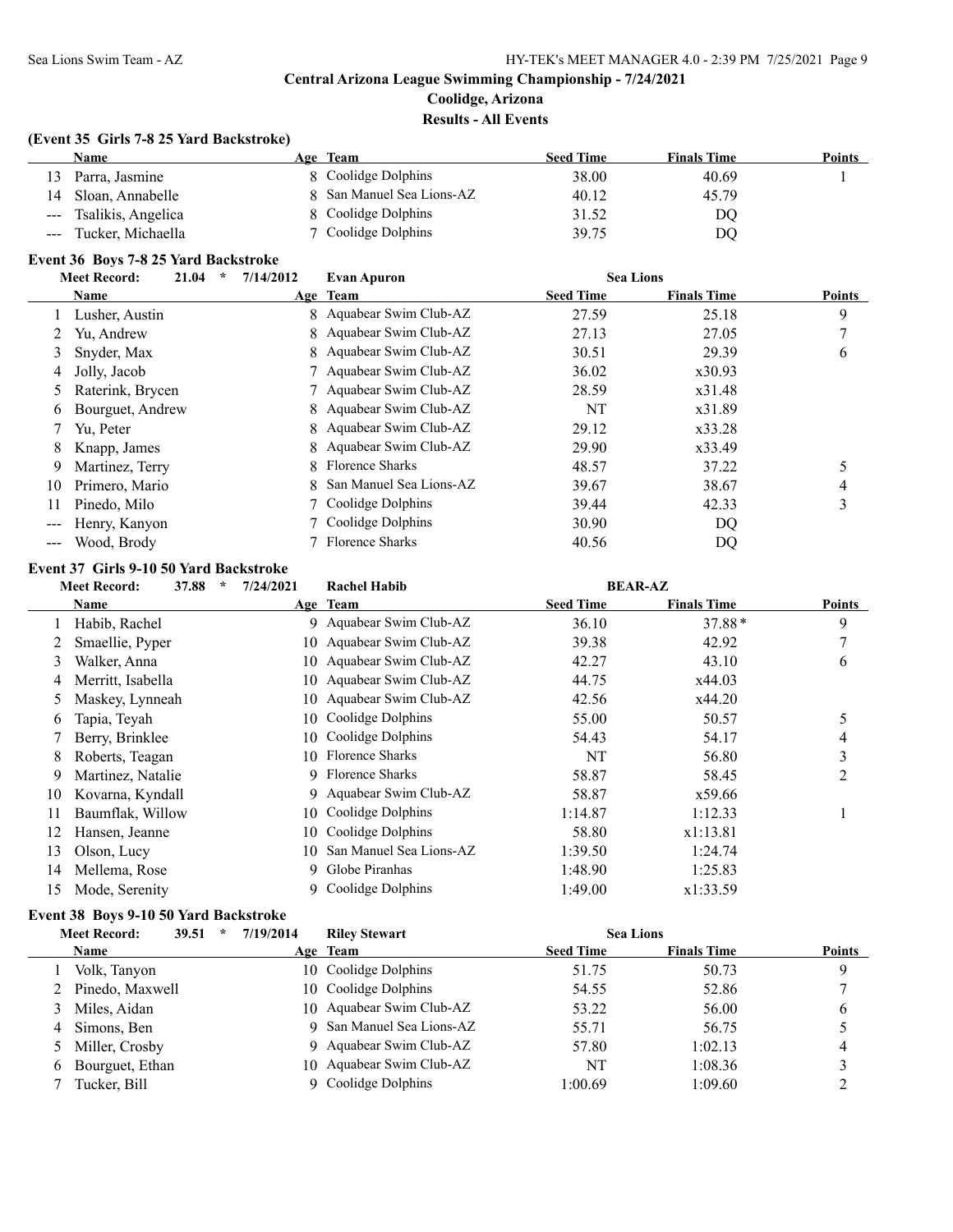**Results - All Events**

### **(Event 38 Boys 9-10 50 Yard Backstroke)**

|                                                                                                                                                                                                                                                                                                                                                                                                                                                                            | <b>Name</b>       |     | Age Team                   | <b>Seed Time</b> | <b>Finals Time</b> | <b>Points</b> |
|----------------------------------------------------------------------------------------------------------------------------------------------------------------------------------------------------------------------------------------------------------------------------------------------------------------------------------------------------------------------------------------------------------------------------------------------------------------------------|-------------------|-----|----------------------------|------------------|--------------------|---------------|
| 8                                                                                                                                                                                                                                                                                                                                                                                                                                                                          | Snyder, Alexander |     | 10 Aquabear Swim Club-AZ   | 1:08.60          | x1:09.98           |               |
| 9                                                                                                                                                                                                                                                                                                                                                                                                                                                                          | Garcia, Attakai   |     | 9 Coolidge Dolphins        | 1:10.31          | x1:15.19           |               |
| 10                                                                                                                                                                                                                                                                                                                                                                                                                                                                         | Koulouris, George |     | 10 Florence Sharks         | 1:15.70          | 1:15.32            |               |
| 11                                                                                                                                                                                                                                                                                                                                                                                                                                                                         | Riddering, Talon  |     | 10 San Manuel Sea Lions-AZ | 1:23.90          | 1:17.42            |               |
| 12                                                                                                                                                                                                                                                                                                                                                                                                                                                                         | Diaz, Michael     |     | 10 Coolidge Dolphins       | 1:21.02          | x1:19.09           |               |
| 13                                                                                                                                                                                                                                                                                                                                                                                                                                                                         | Frye, Thaddeus    |     | 10 Florence Sharks         | 1:19.90          | 1:28.76            |               |
| 14                                                                                                                                                                                                                                                                                                                                                                                                                                                                         | Doucette, Joshua  |     | 10 San Manuel Sea Lions-AZ | 1:33.80          | 1:30.44            |               |
| 15                                                                                                                                                                                                                                                                                                                                                                                                                                                                         | Kramer, Darrian   |     | 10 San Manuel Sea Lions-AZ | 2:23.70          | x2:23.19           |               |
| $\frac{1}{2} \left( \frac{1}{2} \right) \left( \frac{1}{2} \right) \left( \frac{1}{2} \right) \left( \frac{1}{2} \right) \left( \frac{1}{2} \right) \left( \frac{1}{2} \right) \left( \frac{1}{2} \right) \left( \frac{1}{2} \right) \left( \frac{1}{2} \right) \left( \frac{1}{2} \right) \left( \frac{1}{2} \right) \left( \frac{1}{2} \right) \left( \frac{1}{2} \right) \left( \frac{1}{2} \right) \left( \frac{1}{2} \right) \left( \frac{1}{2} \right) \left( \frac$ | Lusher, Chance    |     | 9 Aquabear Swim Club-AZ    | 57.79            | DQ                 |               |
| $---$                                                                                                                                                                                                                                                                                                                                                                                                                                                                      | Hansen, Cal       |     | 10 Coolidge Dolphins       | 57.00            | DQ                 |               |
|                                                                                                                                                                                                                                                                                                                                                                                                                                                                            | Linke, Logan      | 10. | Coolidge Dolphins          | 1:10.79          | DQ.                |               |

# **Event 39 Girls 11-12 50 Yard Backstroke**

|   | <b>Meet Record:</b><br>31.90<br>$\star$ | 7/19/2014 | <b>Darien Apuron</b>       | <b>Sea Lions</b> |                    |               |
|---|-----------------------------------------|-----------|----------------------------|------------------|--------------------|---------------|
|   | <b>Name</b>                             |           | Age Team                   | <b>Seed Time</b> | <b>Finals Time</b> | <b>Points</b> |
|   | 1 Lopez, Genaveeve                      |           | 12 San Manuel Sea Lions-AZ | 39.18            | 38.27              | 9             |
|   | 2 Smaellie, Taylor                      |           | 12 Aquabear Swim Club-AZ   | 41.50            | 40.53              |               |
|   | Smaellie, Kamdyn                        | 11.       | Aquabear Swim Club-AZ      | 43.03            | 44.09              | 6             |
| 4 | Volk, Zaedee                            |           | 12 Coolidge Dolphins       | 43.93            | 46.63              |               |
|   | 5 Knapp, Kyrie                          | 11        | Aquabear Swim Club-AZ      | 52.63            | 52.38              |               |
| 6 | Simons, Rexy                            | 11        | San Manuel Sea Lions-AZ    | 1:08.40          | 53.63              |               |
|   | Hansen, Elsie                           |           | 12 Coolidge Dolphins       | 52.54            | 54.85              |               |
|   | Diaz, Isabella                          |           | Coolidge Dolphins          | 1:05.30          | 1:00.35            |               |
|   | Tucker, Molly                           |           | 12 Coolidge Dolphins       | 58.06            | x1:00.52           |               |

# **Event 40 Boys 11-12 50 Yard Backstroke**

|   | <b>Meet Record:</b>   | 30.71<br>$\star$ | 7/23/2016 | <b>Evan Apuron</b>         | <b>Sea Lions</b> |                    |               |
|---|-----------------------|------------------|-----------|----------------------------|------------------|--------------------|---------------|
|   | <b>Name</b>           |                  |           | Age Team                   | <b>Seed Time</b> | <b>Finals Time</b> | <b>Points</b> |
|   | Oldham, Sean          |                  |           | 12 Aquabear Swim Club-AZ   | 37.67            | 38.67              | 9             |
|   | Millett, Derek        |                  |           | 12 Aquabear Swim Club-AZ   | 39.73            | 40.85              |               |
|   | Hansen, Porter        |                  |           | 12 Coolidge Dolphins       | 49.68            | 45.84              | 6             |
| 4 | Mode, Adyan           |                  |           | 12 Coolidge Dolphins       | 54.71            | 45.91              |               |
|   | 5 Miller, Everett     |                  |           | 11 Aquabear Swim Club-AZ   | 45.37            | 46.04              | 4             |
| 6 | Trojan, Tristan       |                  |           | 12 Aquabear Swim Club-AZ   | 48.56            | x46.17             |               |
|   | Olson, Isaac          |                  |           | 12 San Manuel Sea Lions-AZ | 1:00.70          | 54.88              |               |
| 8 | Marquez, Joseph       |                  |           | 12 Coolidge Dolphins       | 53.28            | 1:00.37            |               |
|   | Metcalfe-Echo, Carson |                  |           | 11 Florence Sharks         | 1:04.00          | 1:03.55            |               |

# **Event 41 Girls 13-14 100 Yard Backstroke**

|   | 1:06.17<br><b>Meet Record:</b><br>$\star$ | 7/14/2018 | <b>Tabitha Kellam</b>      | <b>Sea Lions</b> |                    |               |
|---|-------------------------------------------|-----------|----------------------------|------------------|--------------------|---------------|
|   | <b>Name</b>                               |           | Age Team                   | <b>Seed Time</b> | <b>Finals Time</b> | <b>Points</b> |
|   | Moreno, Sophia                            |           | 14 Aquabear Swim Club-AZ   | 1:14.91          | 1:20.32            |               |
|   | Simons, Jordan                            |           | 13 San Manuel Sea Lions-AZ | 1:23.16          | 1:24.51            |               |
| 3 | Brandshaw, Calista                        |           | 13 Coolidge Dolphins       | 1:53.00          | 1:52.38            | b             |
| 4 | Horlacher, Jade                           |           | 13 Coolidge Dolphins       | 2:07.16          | 2:03.72            |               |
|   | 5 Axe, Lily                               |           | 13 San Manuel Sea Lions-AZ | 2:05.50          | 2:27.85            |               |
|   | --- Murrieta, Sophia                      |           | 14 Coolidge Dolphins       | 1:36.04          | DQ                 |               |

### **Event 42 Boys 13-14 100 Yard Backstroke**

| <b>Meet Record:</b> | 1:00.04 | * $7/14/2018$ | <b>Riley Stewart</b>       | <b>Sea Lions</b> |                    |               |
|---------------------|---------|---------------|----------------------------|------------------|--------------------|---------------|
| Name                |         | Age           | - Team                     | <b>Seed Time</b> | <b>Finals Time</b> | <b>Points</b> |
| Erickson, Ethan     |         |               | 13 San Manuel Sea Lions-AZ | l:13.20          | 1:08.48            |               |